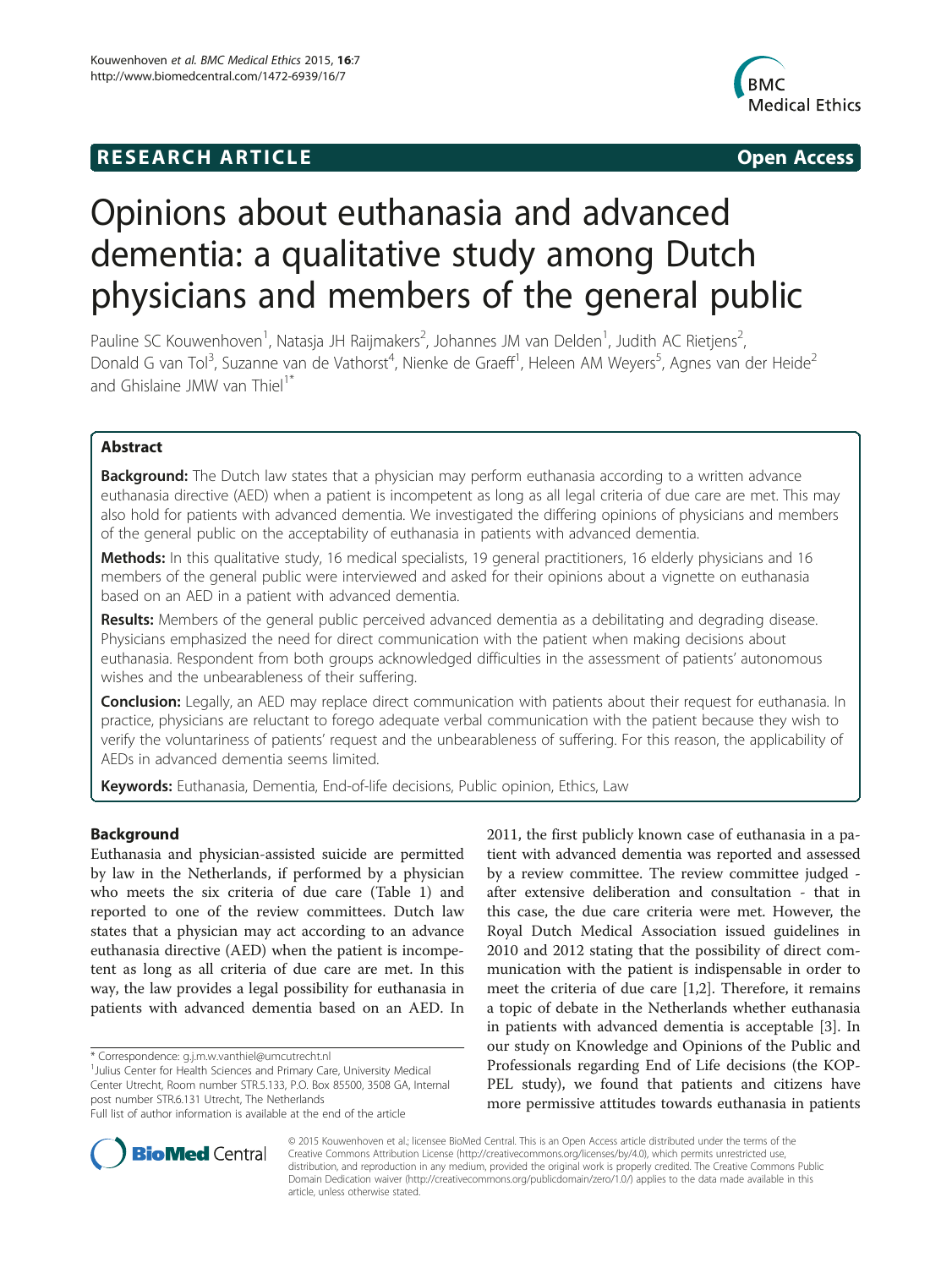<span id="page-1-0"></span>Table 1 Dutch criteria of due care for euthanasia and physician-assisted suicide (Termination of Life on Request and Assisted Suicide Act, 2002)

| Nr | Criterium of due care                                                                                                          |
|----|--------------------------------------------------------------------------------------------------------------------------------|
| 1  | The physician must be convinced that the patient's request<br>is voluntary and well-considered                                 |
| 2  | The physician must be convinced that the patient's suffering<br>is unbearable and without prospect of relief                   |
| 3  | The patient must be informed about his/her situation and<br>prospects                                                          |
| 4  | The physician and the patient together must be convinced<br>that there is no reasonable alternative solution for the situation |
| 5  | At least one other independent physician must be consulted                                                                     |
| 6  | The ending of life must be performed in a professionally<br>careful wav                                                        |

with advanced dementia than physicians. The KOPPEL study was published earlier [\[4](#page-5-0)]. However, the qualitative interview data regarding euthanasia in advanced dementia were not presented. The reasons behind the differing views on this issue thus remained unclear. Therefore, we analyzed the interview data from the KOPPEL study, guided by the following research question: What are the opinions of physicians and members of the general public in the Netherlands on euthanasia in patients with advanced dementia? We analysed the opinions of the respondents with the aim to clarify the divergence between physicians and the general public.

### Methods

### Design and population

This study is part of the KOPPEL-study: Knowledge and Opinions of the Public and Professionals regarding End of Life decisions. The KOPPEL study is a mixed method study: quantitative methods were used to collect data on knowledge and opinions about euthanasia among the Dutch general public, physicians and nurses (see Additional files [1](#page-4-0) and [2\)](#page-4-0). To gain more in-depth information about the views of these groups, we performed qualitative interviews among selected respondents [\[4\]](#page-5-0).

We used purposive sampling to select candidates [\[5](#page-5-0)] with the aim to maximize the range of different opinions and experiences. Furthermore, we strived for a balanced distribution of age, education and gender. We selected 125 respondents in total. We continued enrolling subjects for interviews in each group until conceptual saturation per group was achieved. Methods are described in more detail in a previous publication.

# Data collection

Four researchers (PK, NR, DvT, and HW) and two medical students conducted the interviews. The one-hour interviews were semi-structured with use of an interview guideline with open questions and topics (see Additional file [3\)](#page-4-0). Most interviews with physicians were conducted at their working place and with members of the general public in their homes. A random sample of respondents was presented with the following vignette about a patient with advanced dementia with an AED containing a request for euthanasia that was eventually granted by his physician.

Mr Smit is 62 years old and suffering from dementia. He doesn't recognise his wife and children anymore, refuses to eat and withdrawals into himself more and more. It is no longer possible to communicate with him about his treatment. Shortly before he became demented, he drafted an advance directive with a euthanasia request in case of dementia. His family agrees. The physician decides to honour his patient's advance directive and performs euthanasia.

Respondents were asked two questions about the vignette: "Is the physician's act legal in the Netherlands?" and "Do you personally agree with the physician's act?" (see Additional file [4\)](#page-4-0).

### Analysis

All interviews have been transcribed verbatim and were analysed with content analysis using Atlas.ti version 6.1.1. A uniform code tree was developed and agreed upon by all researchers. The interview parts including the vignettes were analysed in more detail by two researchers independently (PK and NR). Themes and coding were discussed until consensus was reached in all cases. The findings were later discussed with other members of the group (HD, AH, JR, GT).

### Ethics approval and informed consent

Regarding ethical approval, according to the Dutch Medical Research Involving Human Subjects Act, this kind of observational study is exempt from ethical review.

Respondents were selected from the participants of the KOPPEL study, who voluntarily provided us with their personal contact details. Before the start of the interview, the voluntary character and confidentiality of participation were emphasized. Study participants were informed about the aims, content, procedure and publication of the study. Participants provided oral informed consent to participation in the study. Interviews were recorded after obtaining the permission of the interviewee.

# Results

# Respondents' characteristics

All interviewees were asked about their opinions about the vignette on euthanasia in a patient with advanced dementia. Saturation in the KOPPEL-interview study was reached after conducting 67 interviews: 16 with medical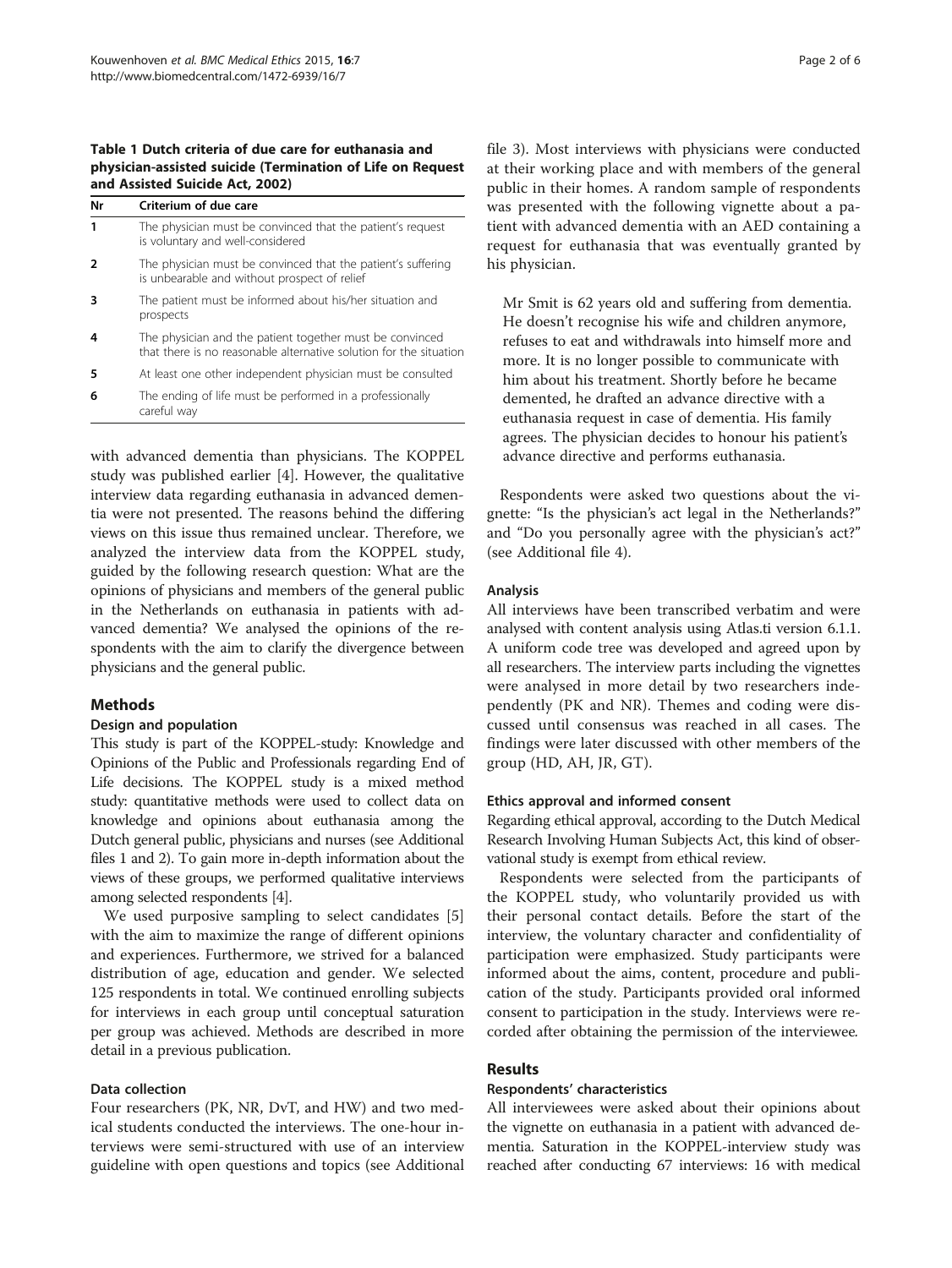specialists, 19 with general practitioners, 16 with elderly care physicians and16 with members of the general public. In addition, 18 nurses were interviewed, but the results are not presented here. See Table 2 for interviewees' characteristics.

| Table 2 Background characteristics of interview |  |
|-------------------------------------------------|--|
| respondents                                     |  |

|                                                               | Physicians<br>$(n = 49) N$ (%) | Members of the<br>general public<br>$(n = 16)$ (%) N |
|---------------------------------------------------------------|--------------------------------|------------------------------------------------------|
| Age                                                           |                                |                                                      |
| Mean $\pm$ SD                                                 | $49 \pm 9$                     | $54 \pm 13$                                          |
| Gender                                                        |                                |                                                      |
| Male                                                          | 33 (67)                        | 8(50)                                                |
| Female                                                        | 16(33)                         | 8(50)                                                |
| Education <sup>1</sup>                                        |                                |                                                      |
| Low                                                           | n.a.                           | 5 (31)                                               |
| Middle                                                        | n.a.                           | 6 (38)                                               |
| High                                                          | 49 (100)                       | 5(31)                                                |
| <b>Experience with</b><br>euthanasia request <sup>3</sup>     |                                |                                                      |
| Yes                                                           | 38 (78)                        | 4 (25)                                               |
| No                                                            | 10(20)                         | 12 (75)                                              |
| Unknown                                                       | 1(2)                           | n.a.                                                 |
| <b>Experience with advance</b><br>directive <sup>4</sup>      |                                |                                                      |
| Yes                                                           | 19 (30)                        | 1(6)                                                 |
| Nο                                                            | 26 (53)                        | 14 (88)                                              |
| Unknown                                                       | 4(8)                           | 1(6)                                                 |
| Care setting                                                  |                                |                                                      |
| Hospital care <sup>2</sup>                                    | 16(33)                         | n.a.                                                 |
| Home care                                                     | 19 (39)                        | n.a.                                                 |
| Nursing home care                                             | 14 (28)                        | n.a.                                                 |
| Unknown                                                       | n.a.                           | n.a.                                                 |
| Attitude towards euthanasia<br>and physician-assisted suicide |                                |                                                      |
| I iberal                                                      | 23 (47)                        | 8(50)                                                |
| Intermediate                                                  | 0(0)                           | 3 (19)                                               |
| Conservative                                                  | 22 (45)                        | 5 (31)                                               |
| Unknown                                                       | 4(8)                           | n.a.                                                 |

<sup>1</sup> Low = level 1-3 according to ISCED guidance (primary school, lower secondary general education, lower vocational education), middle = level 4 according to ISCED guidance (intermediate vocational or higher secondary general education), high = level 5-7 according to ISCED guidance (higher vocational education or university).

<sup>2</sup>internal medicine (2), sugery (1), neurology (5), pulmonology (5), cardiology (3).

<sup>3</sup> Experience with a patient's (for physicians) or relative's (for members of the general public) actual request in the last 5 years.

<sup>4</sup>Experience with an incompetent patient's (for physicians) or relative's (for members of the general public) advance directive in the last 5 years, in a situation where a medical decision needed to be made.

Many physicians emphasized that they consider euthanasia in advanced dementia problematic, both legally and personally. They doubted if the criteria of due care can be met in this situation. Specifically mentioned was the complicated assessment of whether the criteria concerning unbearable suffering without prospect of relief and the voluntariness of the request are met. Almost all physicians mentioned the need for explicit confirmation of the euthanasia request by the patient at the time of decision making as well as confirmation of the unbearableness of suffering. They explained that such communication is generally impossible in patients with advanced dementia. Some physicians emphasized the importance of high quality supportive care at the end of life and that euthanasia should not be viewed as a substitute for good care. Several physicians said that they feel that the general public is not well informed about the limitations of the law in case of late stage dementia. Some physicians stated that euthanasia in advanced dementia should be possible, even if they (incorrectly) thought this is not legally allowed in the Netherlands (see Table [3](#page-3-0)).

Several members of the general public described a negative image of advanced dementia: they mentioned suffering they had personally witnessed in friends or relatives with dementia and many of these interviewees called these situations humiliating. Some members of the general public mentioned the absence of a prospect of relief of suffering due to dementia as an argument in favor of euthanasia in case of advanced dementia. Other respondents mentioned that they thought the suffering was absent or doubtful in encounters with their friends or relatives with advanced dementia. Some respondents claimed that the request of a formerly competent person should be respected and that patients with advanced dementia should be able to get euthanasia if they so desire (see Table [3\)](#page-3-0).

Both physicians and members of general public recognized the importance of respecting a competent wish as laid down in an AED. However, both also mentioned possible problems and limitations regarding a formerly written request: foreseeing future wishes and suffering was regarded as difficult, because people may change their preferences and adapt to new situations they previously thought to be unbearable. Furthermore, they questioned if suffering is unbearable in patients with advanced dementia or mentioned that especially the relatives suffer. Both groups perceived the quality of care in some nursing homes as inferior and pleaded for better care for patients with dementia. Other issues they mentioned were the unfinished societal debate about euthanasia and the problem of the growing prevalence of dementia. Respondents of both groups said they would prefer using the AED as a non-treatment directive instead of an euthanasia directive. They also stated that performing euthanasia in a patient with advanced dementia would be burdensome for the physician.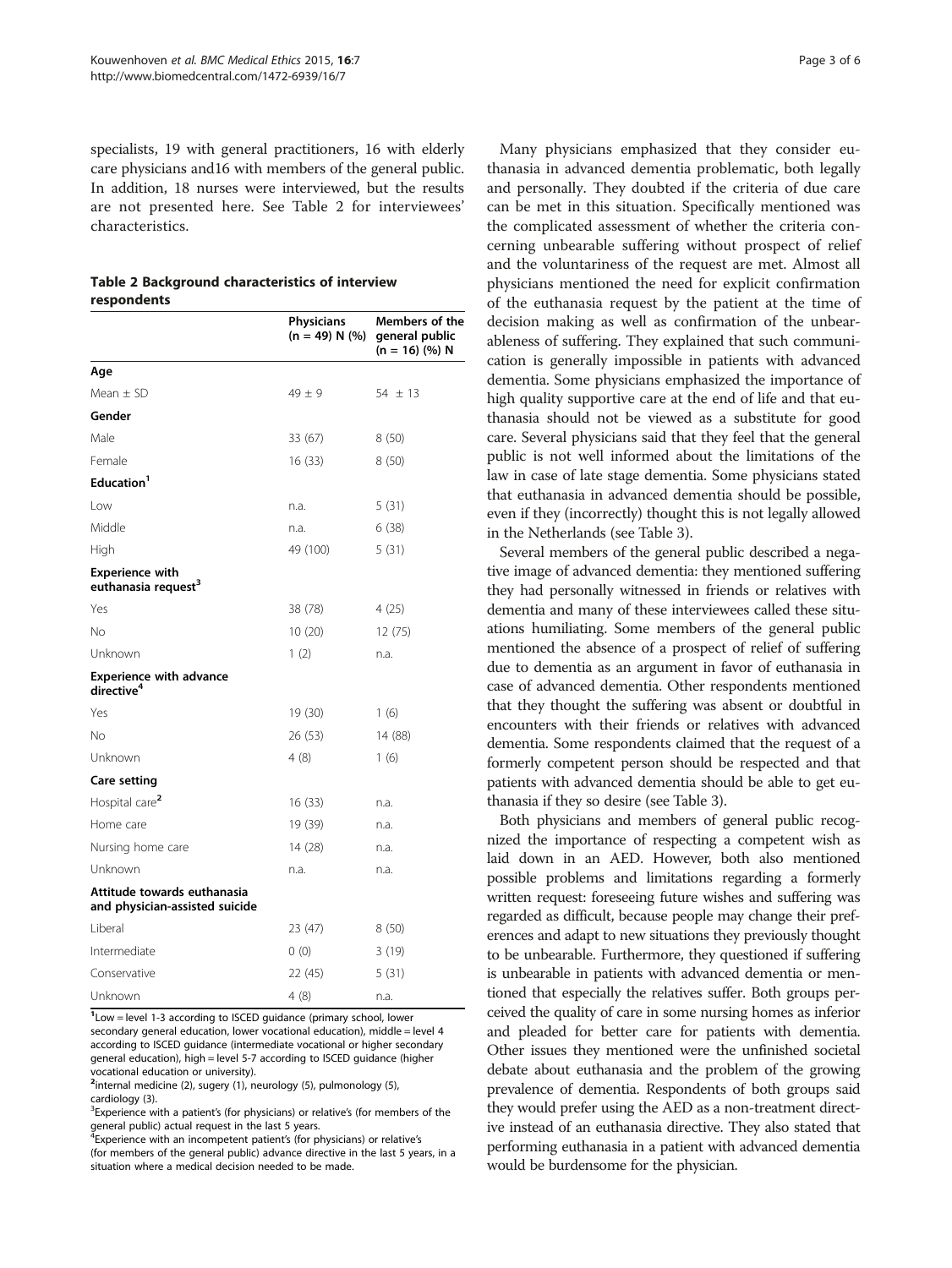<span id="page-3-0"></span>

| <b>Topic</b>                             | Interviewee response                                                                                                                                                                                                                                                                                                                                                                                                                                                     |  |  |
|------------------------------------------|--------------------------------------------------------------------------------------------------------------------------------------------------------------------------------------------------------------------------------------------------------------------------------------------------------------------------------------------------------------------------------------------------------------------------------------------------------------------------|--|--|
| Unbearable suffering                     | If you see elderly people who have gone downhill and behave like small children, you say, "I don't want that". So then<br>there has to be the option that if you become like that, you can say, "Just give me a pill or an injection or whatever".<br>(member of the public)                                                                                                                                                                                             |  |  |
|                                          | I find it very difficult to determine whether a patient with dementia suffers unbearably. I tried to find that out in my<br>father's case, but I never got an idea if he, and all the patients around him of course, if they are suffering? (member of<br>the public)                                                                                                                                                                                                    |  |  |
|                                          | I see people and think: I don't think you are suffering, the family is suffering and others around him, because the<br>person goes downhill, but at that moment I can not assess if the patient is still suffering that much and if it is really<br>unbearable. (general practitioner)                                                                                                                                                                                   |  |  |
|                                          | Is psychological suffering also unbearable suffering? Is someone who has dementia, but doesn't know that about<br>himself, is he suffering unbearably? (medical specialist)                                                                                                                                                                                                                                                                                              |  |  |
| Voluntary and well-considered<br>request | Because in my view, one should be able to decide deliberately that one's decision still stands. That it hasn't changed.<br>And an elderly person with dementia cannot do this. (elderly care physician)                                                                                                                                                                                                                                                                  |  |  |
|                                          | I always explain, if someone is suffering from dementia, an advance euthanasia directive does not apply. The person<br>cannot ask him- or herself for euthanasia anymore. I cannot kill anyone who does not, who maybe doesn't want that<br>anymore now. (elderly care physician)                                                                                                                                                                                        |  |  |
| Communication                            | So it is not as much the directive but rather that you have to be in touch with the patient and have to have that<br>conversation about whether you indeed consider your life to be unbearable. (elderly care physician)                                                                                                                                                                                                                                                 |  |  |
|                                          | Look, such a euthanasia directive exists, but that request must of course be repeated at the moment itself, otherwise<br>you could come up with such a directive at any time and say, well, now it has to end. (elderly care physician)                                                                                                                                                                                                                                  |  |  |
| Societal factors                         | There are situations known where they still have to get the people out of bed at twelve for lunch, they have no time,<br>well then they lie, for example, the whole night in a diaper full of shit. You don't want that kind of life and that there<br>is nothing you can do. Well then you feel embarrassed right? (member of the public)                                                                                                                               |  |  |
|                                          | There are people who are just lonely and never have any visitors. But the moment you accept that those people then<br>should get euthanasia, then you're at the wrong end of the process. Instead, you have to make sure that it<br>[loneliness] doesn't occur anymore. (general practitioner)                                                                                                                                                                           |  |  |
| Ethical considerations                   | Some tendency will develop in the Netherlands saying that the lives of people with Alzheimer's disease living in a<br>nursing home don't count anymore and that a life like that is not meaningful anymore. And I'm against that. There is<br>a noticable change of view on Alzheimer. And that is one of the reasons why I oppose to euthanasia in Alzheimer<br>patients. Because a judgement will be made: this life is not meaningful anymore. (general practitioner) |  |  |
| The physician's role                     | If someone asks me "If I become demented then you really have to give me an injection or whatever", well, then I can<br>say "I'm sorry, but I'm reluctant to do that. I was taught to cure you and not to let you die, but let's agree that if you<br>will be in such a condition and you have dementia and suffer from a serious airway infection, then I will not let you<br>live any longer." (elderly care physician)                                                |  |  |
| The role of the law                      | I think it is inconsistent, look, such an advance directive is legal, but the law also states that the physician has to be<br>convinced of the hopelessness and unbearableness of the patient's suffering. And if you can't have a conversation<br>about that, then you can't get convinced and therefore can't perform euthanasia. (elderly care physician)                                                                                                             |  |  |

### **Discussion**

Earlier research showed a majority of members of the general public personally agree with euthanasia on the basis of an AED in case of advanced dementia, whereas only a minority of physicians does [\[4,6,7\]](#page-5-0). In our interviews, both physicians and members of the general public acknowledge difficulties in the assessment of the voluntariness of the request and the extent of suffering of patients with advanced dementia. Physicians regard direct communication with the patient as essential for this assessment. Obviously, this is compromised in patients with advanced dementia.

No less than 67 interviews were conducted and the method of purposive sampling guaranteed a wide range of opinions. Questions were highly comparable between all groups of respondents, ensuring the validity of the comparison. Furthermore, the use of vignettes in decisionmaking research has shown its value [\[8](#page-5-0)].

Respondents were not fully representative of the Dutch population; the sample was slightly older, more often male, higher educated and more often shared a household. Migrants also were underrepresented. For all groups, possible selection bias should be taken into account. It could be that people with more experience and affinity with the discussion about euthanasia were more likely to participate in this study.

Previous research hypothesized that communication with the patient is important for physicians and that euthanasia therefore will be only rarely performed in patients with advanced dementia [\[1,9-11\]](#page-5-0). Our in-depth interview study confirms this hypothesis. The criteria of due care regarding voluntariness and unbearable suffering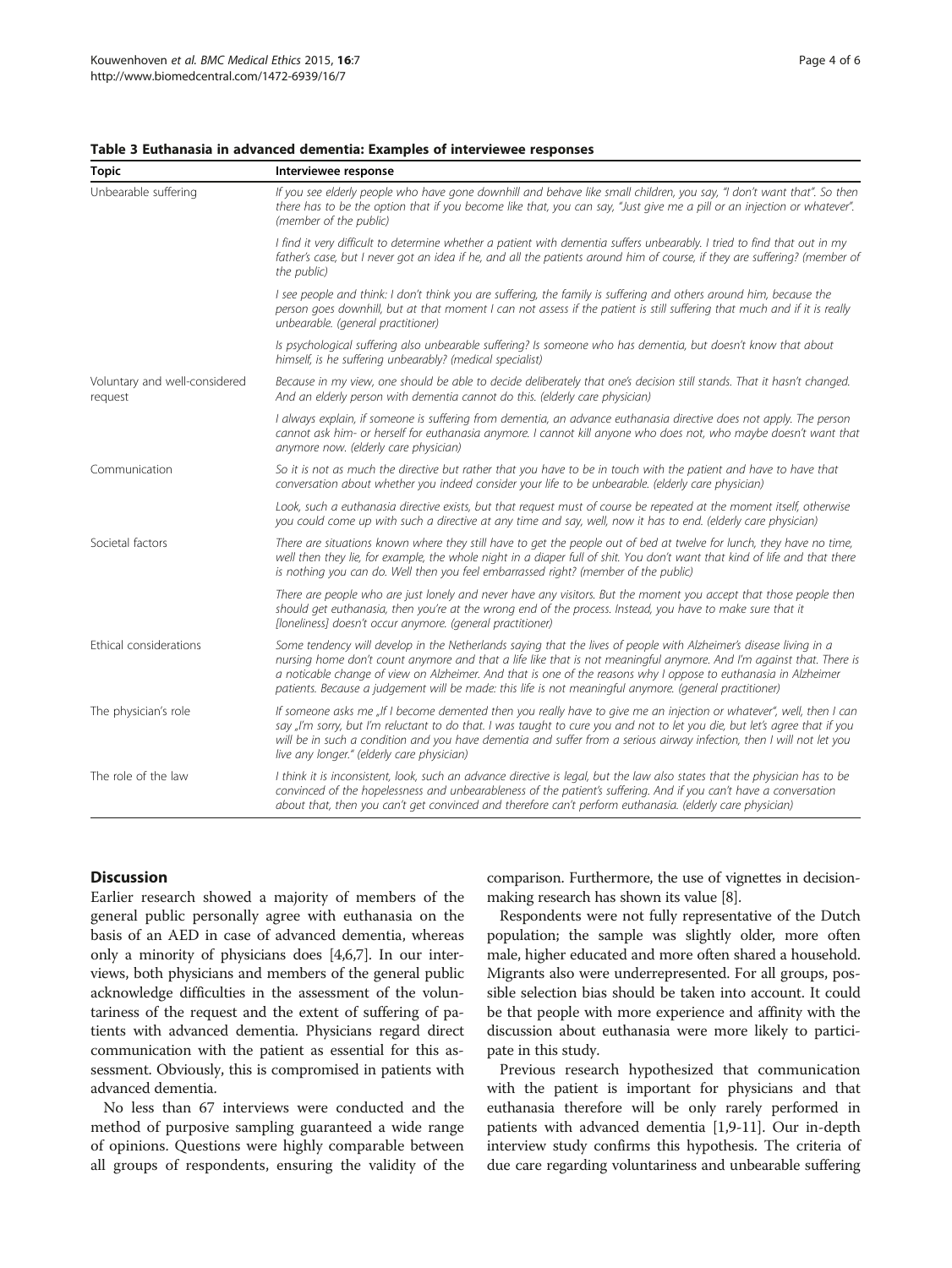<span id="page-4-0"></span>make communication of key importance for doctors in the decision-making process. Unbearable suffering and a voluntary euthanasia request of a patient are apparently criteria that should be jointly fulfilled for physicians to experience a moral appeal that is strong enough to be willing to perform euthanasia. By communicating personally with the patient in one or more conversations, the physician acquires a comprehensive understanding of the patient's suffering and his or her wish to die. This understanding then moves the physician to become willing to perform euthanasia. An AED, however, contains a request that was expressed in the past when the patient was still competent, and provides no information about the patient's actual suffering. In a patient with advanced dementia, the physician thus needs to be moved literally and figuratively by his own perception of the patients' suffering combined with what is stated in the AED. Both elements that construct a moral appeal on the physician are present in a rather indirect way only. According to the interviews in this study, respondents from both groups acknowledge the difficulty of assessing whether there is unbearable suffering in advanced dementia. De Boer et al. found that 54% of elderly care physicians agreed with the statement 'It is impossible to determine whether an incompetent person experiences his/her dementia as unbearable and hopeless suffering' and 76% agreed with the statement 'It is impossible to determine at what moment an AED in dementia is to be carried out' [[9](#page-5-0)]. Livingston et al. underpinned this and found that people with Alzheimer's disease actually tend to rate their quality of life high, even though most outsiders would classify their daily existence as undesirable [\[12\]](#page-5-0). At the same time it is fair to say that end-stage dementia patients probably have a less than optimal quality of life, in part because of suboptimal care [\[12\]](#page-5-0).

Furthermore, physicians as well as members of the general public acknowledge the limits of AEDs: at the time of writing such a document one does not know the future nor to what extent one will be able to adjust to new situations. Previous research shows that even patients with dementia adjust actively to their disease, using both emotion- and problem-oriented strategies [\[13](#page-5-0)]. The previously anticipated experiences of patients with advanced dementia may thus differ from their actual daily experiences, but the physician is generally not able to discuss these potential changes with the patient.

In some cases suffering may be unambiguously present and understood by non-verbal communication. However, the assessment of the unbearableness of that suffering, which is a prerequisite for euthanasia, seems to remain an important challenge.

Without adequate conversation about the patient's wishes and their experiences of suffering, making decisions about another person's death apparently goes beyond what physicians think they can account for.

All respondents seem to be guided by the best interest of the patient. However, different roles and responsibilities in the decision-making process and performance of euthanasia are likely to play a role, as has been suggested before [[14](#page-5-0)]. Performing euthanasia is known to have a clear emotional impact on physicians [\[13](#page-5-0)] and this may at least partly explain their reticence. When the patient is no longer capable of confirming his wish, the burden may be weightier. Furthermore, fear of legal consequences, due to the experienced difficulties in meeting the criteria of due care, may hold physicians back in performing euthanasia in cases of late-dementia.

Earlier research showed a clear discrepancy between the general public and physicians in their support for euthanasia in a patient with advanced dementia. However, our interview study showed many similarities in terms of appreciating the difficulties in assessing voluntariness and unbearable suffering.

# Conclusion

Legally, an AED could replace direct communication with the patient when making decisions about euthanasia. In practice, adequate verbal communication with the patient appears to be essential for physicians. Performing euthanasia in a case where the presence of unbearable suffering and voluntariness of the request cannot be directly confirmed by the patient is a bridge too far for most of them. For this reason, the applicability of AEDs in advanced dementia seems limited, which explains the very low number of cases. Physicians and members of the general public acknowledge the same difficulties but may have different expectations about the possibility of euthanasia in late stage dementia. Respectful communication between all involved remains important for a better understanding of the (im) possibilities of ending life in advanced dementia and for the prevention of expectations that cannot be met.

### Additional files

[Additional file 1:](http://www.biomedcentral.com/content/supplementary/1472-6939-16-7-S1.pdf) Questionnaire for physicians. [Additional file 2:](http://www.biomedcentral.com/content/supplementary/1472-6939-16-7-S2.pdf) Questionnaire for the general public. [Additional file 3:](http://www.biomedcentral.com/content/supplementary/1472-6939-16-7-S3.pdf) Interview guide. [Additional file 4:](http://www.biomedcentral.com/content/supplementary/1472-6939-16-7-S4.docx) Translated vignette and questions.

#### Competing interests

The authors declare that they have no competing interests.

#### Authors' contributions

All authors except NG were involved in the conception and design of the KOPPEL-study and this qualitative study as a part of it. PK interviewed most physicians, carried out the analysis and interpretation of the data of the physicians and drafted the manuscript. NR interviewed most members of the general public, carried out the analysis and interpretation of the data of the general public and critically revised the manuscript. JD, JR, AH and GT made substantial contributions to the study's conception and design and to the interpretation of the data and they critically revised the manuscript. DT and HW made substantial contributions to the collection, analysis and